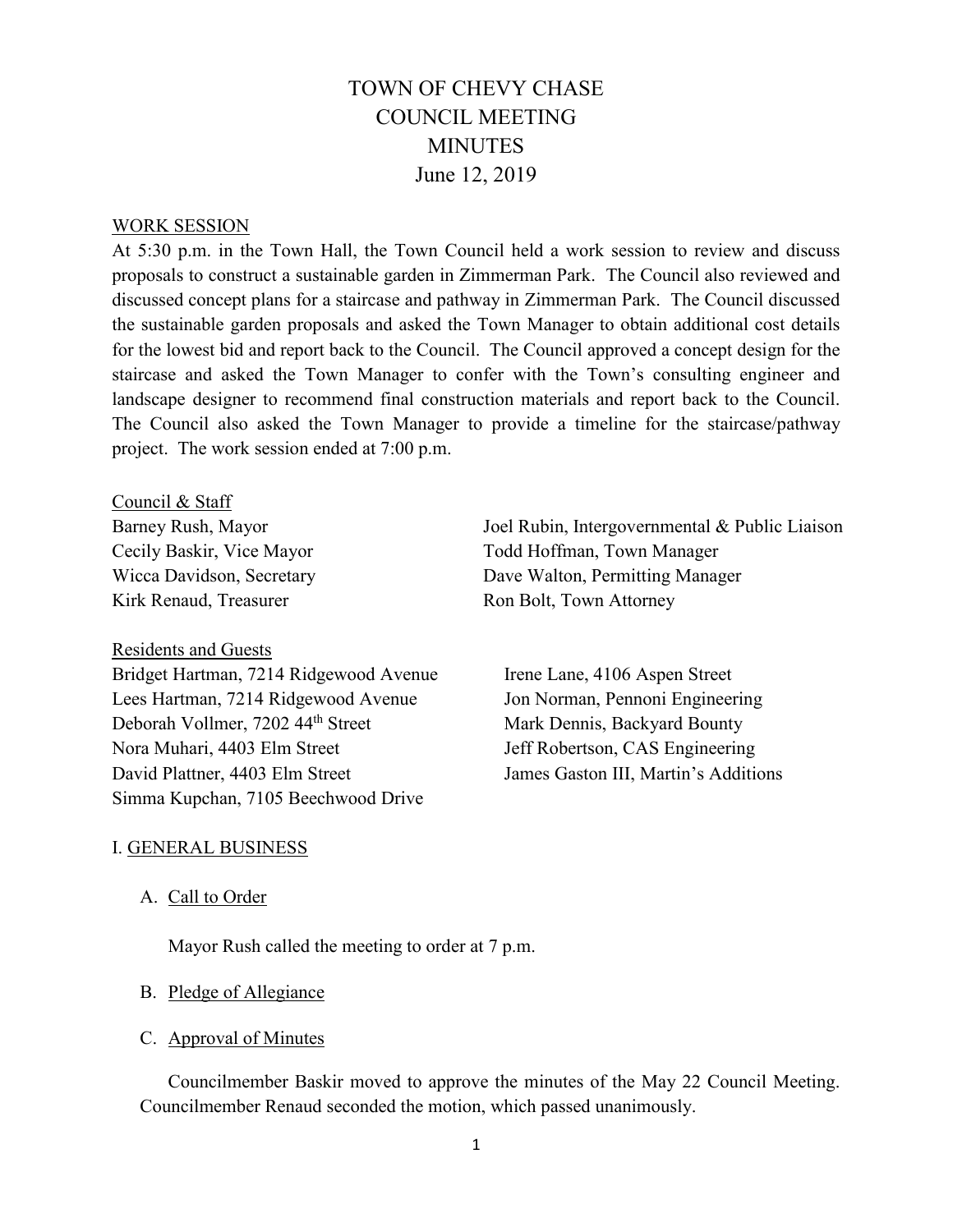### D. Acceptance of Financial Report

Councilmember Renaud presented the May 2019 financial report. The Council discussed and accepted the report.

### E. Town Manager's Report

Town Manager Todd Hoffman reported on the initiatives undertaken by staff over the past month.

### F. Public Comments

Deborah Vollmer, 7202 44<sup>th</sup> Street, commented on Town solicitation regulations.

### II. PUBLIC HEARINGS

### A. Public Hearing on an Ordinance to Amend the Town Building Code

The Council held a public hearing on an ordinance to amend the Town building code. There were no public comments.

The Council discussed the proposed ordinance.

Councilmember Renaud moved to approve the ordinance. Councilmember Rubin seconded the motion, which passed unanimously.

### III. COUNCIL ACTIONS

# A. Discussion and Possible Introduction of an Ordinance to Amend Town Noise Control **Regulations**

Councilmember Renaud and Town resident Simma Kupchan, 7105 Beechwood Drive, briefed the Council on proposed changes to the Town's noise control regulations.

The Council discussed the proposed changes.

Councilmember Renaud moved to introduce the ordinance. Councilmember Davidson seconded the motion, which passed by a vote of 4-1, with Councilmember Baskir opposed. Councilmember Baskir noted her opposition was due to the timing, rather than the goals, of the proposed ordinance change.

The Council expressed support for a public outreach and educational campaign regarding noise control.

### IV. VARIANCE HEARINGS

A. Plattner/Muhari, 4403 Elm Street, Front Yard Retaining Wall Height and Side Yard Retaining Wall Setback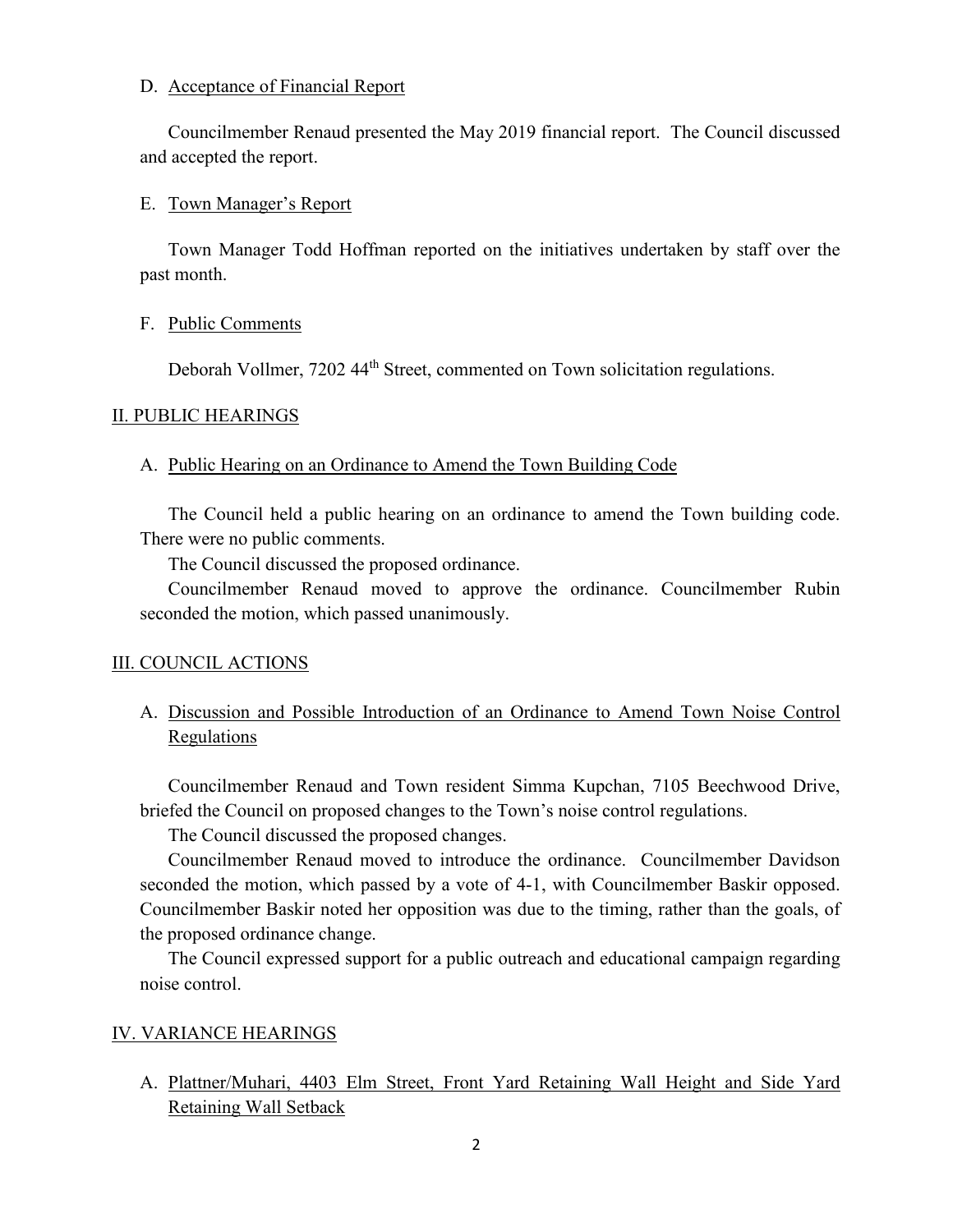Town Permitting Manager David Walton reported that David Plattner and Nora Muhari, 4403 Elm Street, were requesting a variance for front yard retaining wall height and side yard retaining wall setback.

Jeff Robertson, the applicant's engineer, described the plan and the need for the variance. One resident commented on the variance request: Barbara Brocker, 4401 Elm Street. The Council discussed the request.

Councilmember Davidson moved to approve the variance. Councilmember Baskir seconded the motion, which passed unanimously.

### V. COUNCIL DISCUSSIONS

### A. Project Updates

### 1. East West Highway Safety Improvements

The Council discussed East West Highway safety improvements, including lane narrowing, crosswalk safety/signalization, and deployment of portable speed cameras.

### 2. Bradley Lane Safety Improvements

The Council discussed traffic safety improvements on Bradley Lane. The Council agreed to send a letter to the State Highway Administration's District 3 engineer requesting additional measures to improve traffic flow and safety at the intersection of Bradley Lane and Wisconsin Avenue.

## 3. Purple Line Mitigation

The Council discussed the Town's Purple Line mitigation efforts and the latest project construction schedule.

### 4. Bethesda Downtown Plan Implementation

The Council discussed issues and efforts related to Bethesda Downtown Plan implementation, including the status of planned development on and around the Farm Women's Market site and at 7000 Wisconsin Avenue.

### VI. NEW BUSINESS

Councilmember Baskir requested updated traffic speed and volume data from the radar speed board on East Avenue.